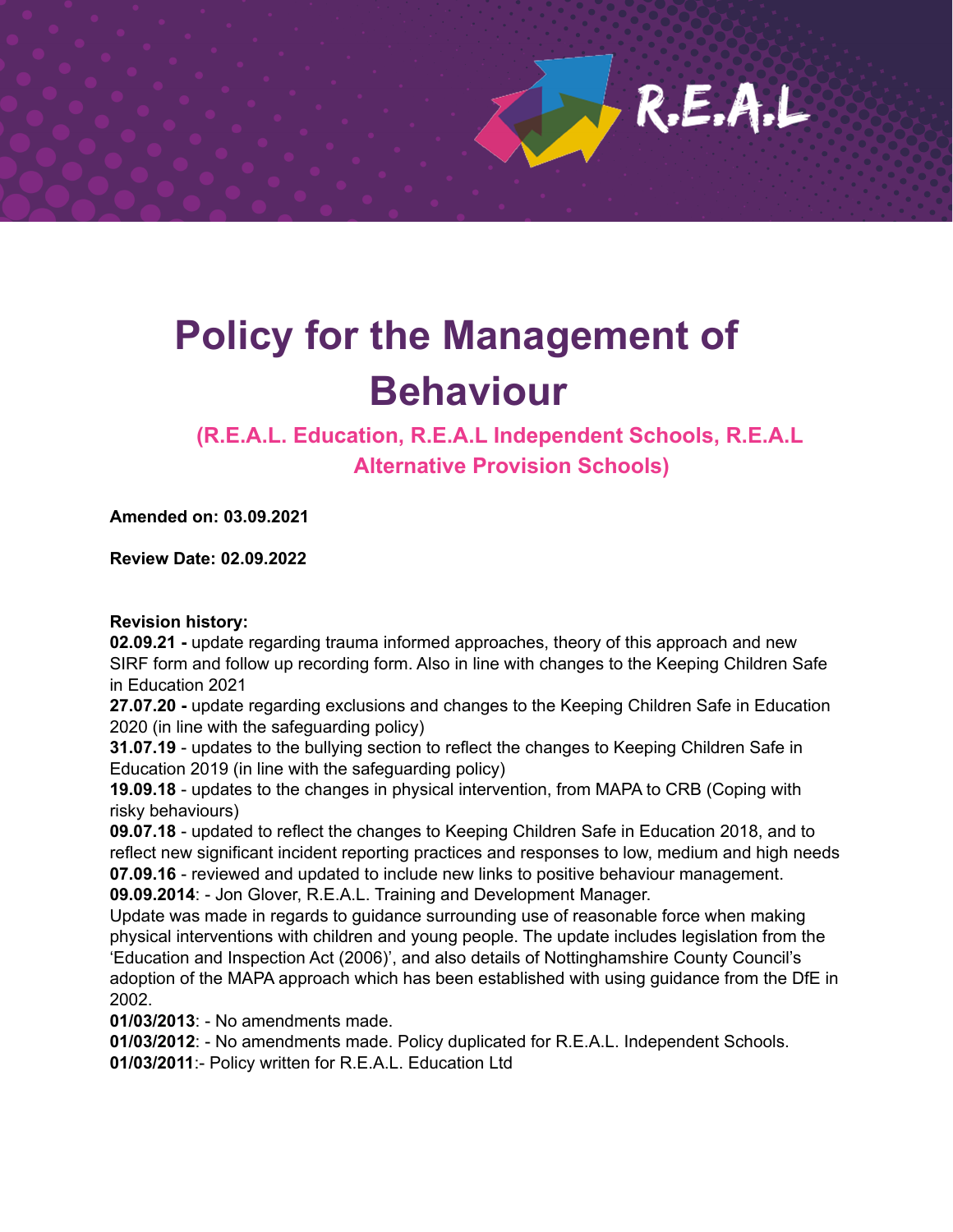

# **Ethos: Making a positive contribution through respect**

R.E.A.L Education, R.E.A.L Independent School and R.E.A.L Alternative Provision School, seek to create an environment in which effective teaching and learning can take place. The crucial element of building and sustaining this learning climate is based on respect, and all of the principles of this policy are also based on respect.

- 1. Respect for self and others
- 2. Respect for the learning environment
- 3. Respect for the learning community
- 4. To strive to become an organisation that has a fully operational restorative practice model.

#### **Respect for Self**

Everybody should:

- Adopt a sensible and appropriate manner whilst participating in all activities
- Aim to achieve to the best of their ability
- Eat regularly and healthily
- Adopt safe practice and listen to the guidance of tutors
- Take any required medication as prescribed, in accordance with medical advice
- Plan carefully for their future wellbeing

#### **Respect for Others**

Everybody should:

- Allow others to learn to the best of their ability
- Treat everybody with careful consideration and listen to their views
- Respect the right of others to hold their beliefs and opinions; even though they may differ from their own
- Be aware of the safety and well-being of others
- Support others in trying to develop a healthy lifestyle

# **Respect for the learning environment and the learning community**

Everybody should:

- Treat their own property and the property of others with care
- Treat buildings, equipment and grounds with care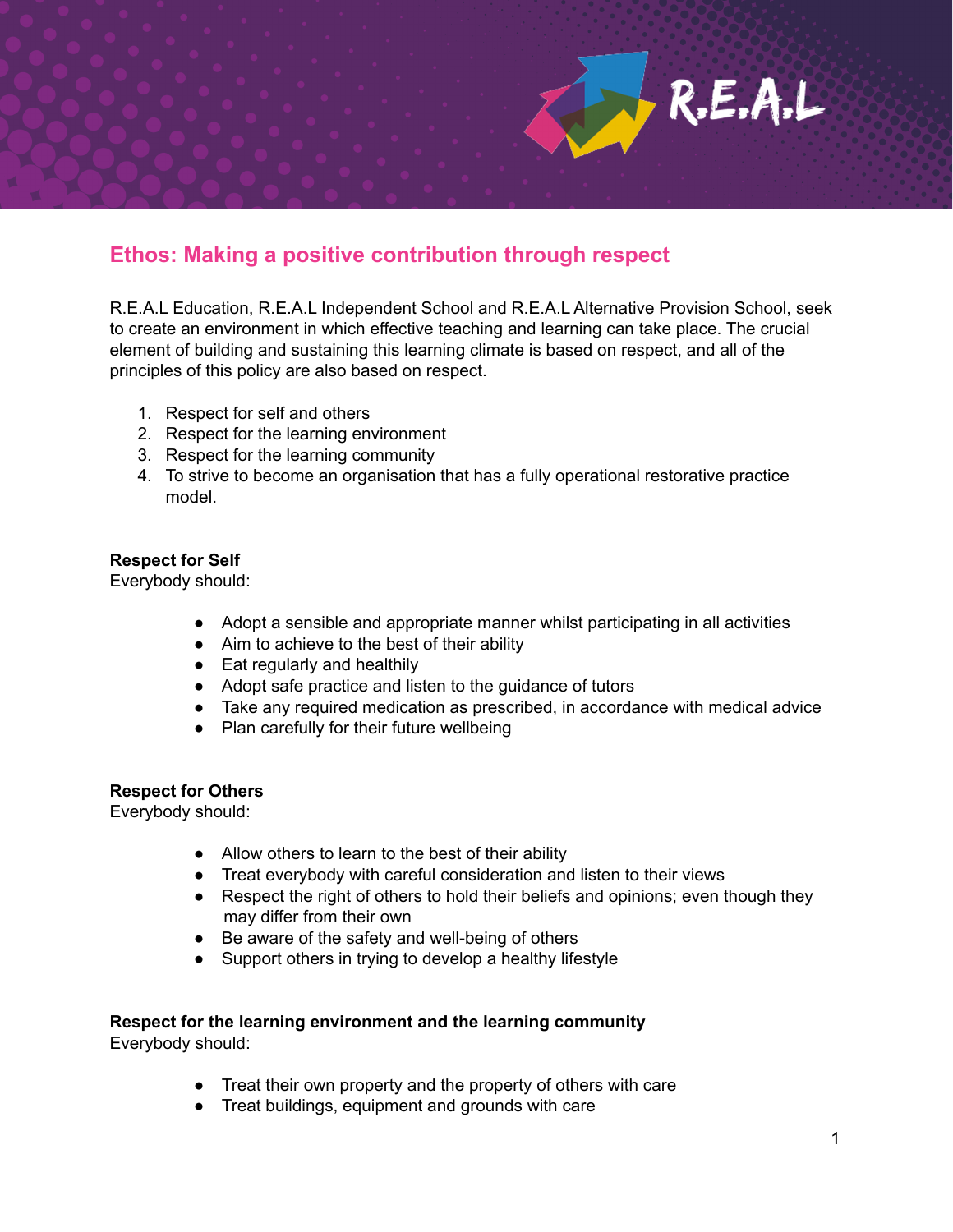

- Be aware of the dangers the environment can pose and take appropriate action
- Strive to make a positive impact on their environment and community through learning and positive behaviours

#### **Trauma Informed approaches to behaviour**

R.E.A.L have been contributed to a working group with Nottinghamshire County Council in 2020 moving towards a more trauma informed approach to understanding and dealing with behaviour.. This works well with our relationship based, restorative and trauma aware approach rather than 'one size fits all.' Restoring relationships underpins our philosophy and this is supported by research by Bessel Van der Kolk M.D who stated that Restoring relationships and community is central to restoring our well - being.'

The strengths based approach offers 3 ideas:

1. Behaviour is an 'unmet' need so therefore to change the behaviour we need to meet this unmet need.

2. Individual influences - this looks at the influences of the environment when looking at a child's needs and behaviour.

3. Relationships - by developing a trusted relationship, children and young people can learn, accept their individual strengths and areas for development and explore difficult, strong emotions and experiences with a view to moving forward (Short, Case and McKenzie 2018)

## **Rules**

R.E.A.L Education, R.E.A.L Independent School and R.E.A.L Alternative Provision School believe in high standards of behaviour, and these are achieved through:

1. A versatile and dynamic curriculum that is appropriately differentiated to meet individual need, identified on entry through baseline assessments

2. A well structured and organised environment where everyone feels safe, and all harms including individual needs, and those of the immediate environment, are minimised through robust risk assessments

3. Positive and consistent management of behaviour

There is a key focus on establishing positive role modelling and emphasis on the key value of building a quality professional, yet close, relationship with the learners in our care.

This enables the setting of clear and consistent expectations and positive reinforcement of good behaviour. Teaching staff affirm good conduct and learners are made aware of the impact of appropriate behaviours for themselves, their peer group and the wider community.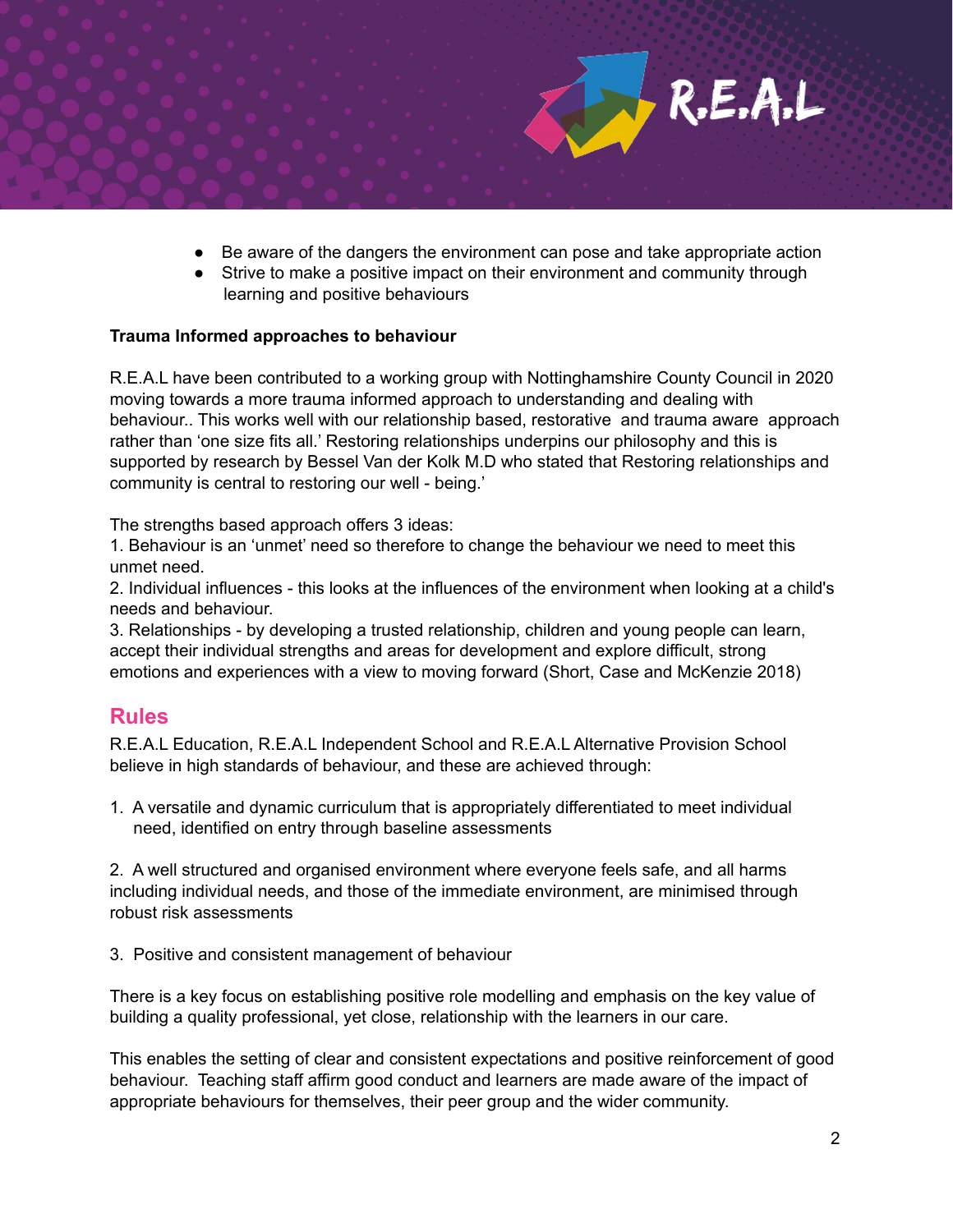The positive management of behaviour is underpinned by the adoption of a number of key principles and simple rules, flexibly applied:

- A positive approach adopted by all
- Clear and consistently applied rewards and encouragements
- Clear expectations for behaviour
- Creating an organised, secure and well structured environment
- Meeting the specific needs of learners
- Modelling of appropriate behaviours
- Placing an emphasis on examples of good behaviours, and catching learners being good
- Using a practice model of early intervention and prevention through the use of appropriate and consistent strategies

## **Rewards**

R.E.A.L Education, R.E.A.L Independent School and R.E.A.L Alternative Provision School believe appropriate behaviour is a result of positive self-esteem and a genuine feeling of value or self-worth. R.E.A.L strives to encourage the development of self-esteem by ensuring that students feel secure, safe and experience success. Success is acknowledged and built upon through a regular system of review and individual planning by the allocated Learning Manager, or Provision Manager. This is also reinforced in a number of ways including:

- A strong commitment to learner voice, listening to learners and understanding their needs and expectations
- Celebrating achievement publicly and privately
- Giving immediate feedback, verbal praise for individual achievement
- Adopting an approach of individual support and encouragement
- Student participation in evaluating their achievements and planning for their personal development
- Student engagement in the reviews of their progress
- Catch learners being good, and praise appropriate behaviour

All learner rewards are awarded dependent on the starting point of the learner, and based on their individual interests and needs. Rewards are often linked closely to outcomes within education, health and care plans, wellbeing targets or the daily log numerical score.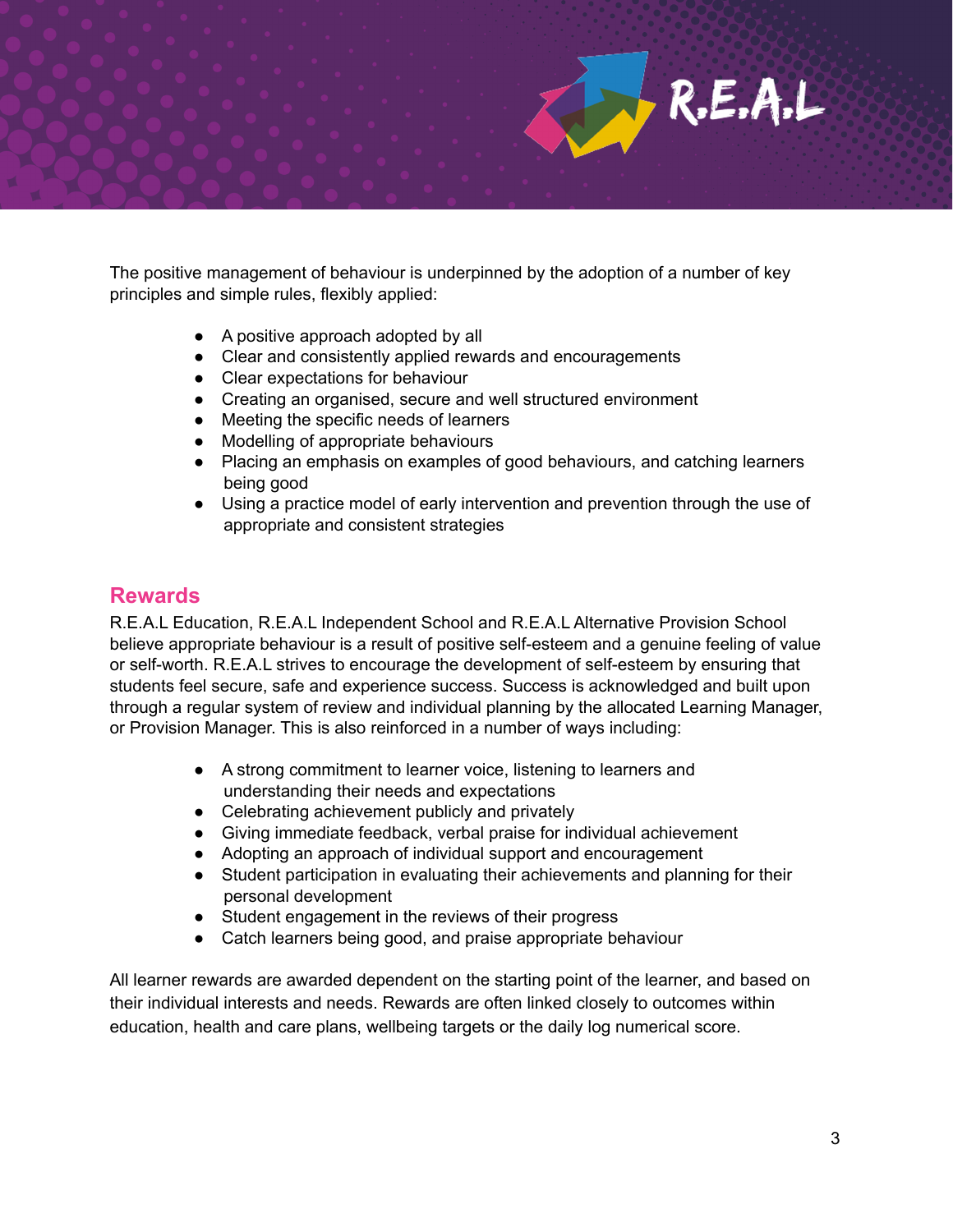

| <b>Level of intervention</b> | <b>Examples of intervention</b>                                                                                                                                                                             |
|------------------------------|-------------------------------------------------------------------------------------------------------------------------------------------------------------------------------------------------------------|
| Low                          | phone call home, postcard from Learning Manager,<br>recognition on google+, EHC review, good end of term report                                                                                             |
| <b>Medium</b>                | End of term presentations, certificates, bespoke individual<br>reward linked to EHC or wellbeing targets, visit to agreed<br>site/activity                                                                  |
| <b>High</b>                  | End of term competitions, monetary vouchers linked to<br>attendance/attainment, Headteacher award, end of year<br>celebration event/award, bespoke individual reward linked to<br>EHC or wellbeing targets. |

# **Encouragements**

R.E.A.L Education, R.E.A.L Independent School and R.E.A.L Alternative Provision School do not endorse the use of sanctions in terms of issuing some form of 'punishment'. Instead R.E.A.L use encouragements to try and reinforce positive behaviour rather than focussing on negative, or poor behaviour.

Where learners exhibit behaviours that may put the learning and safety of others at risk, R.E.A.L will use a range of encouragements to meet the specific issues raised. These can be focussed at individual or group level.

Encouragements should be considered when behaviour is:

- Below the standard expected by the programme
- Below the standard of the specific learner
- Of a consistently poor standard

In taking a positive and consistent approach to the management of behaviour it is essential that all professionals working with the learner should avoid:

- Negative personal comments
- The 'punishment' of the whole group/class for the behaviour of one individual
- The overuse of giving negative feedback
- Aggressive behaviour e.g. shouting
- Actions that will ridicule the learner, including sarcasm or causing intentional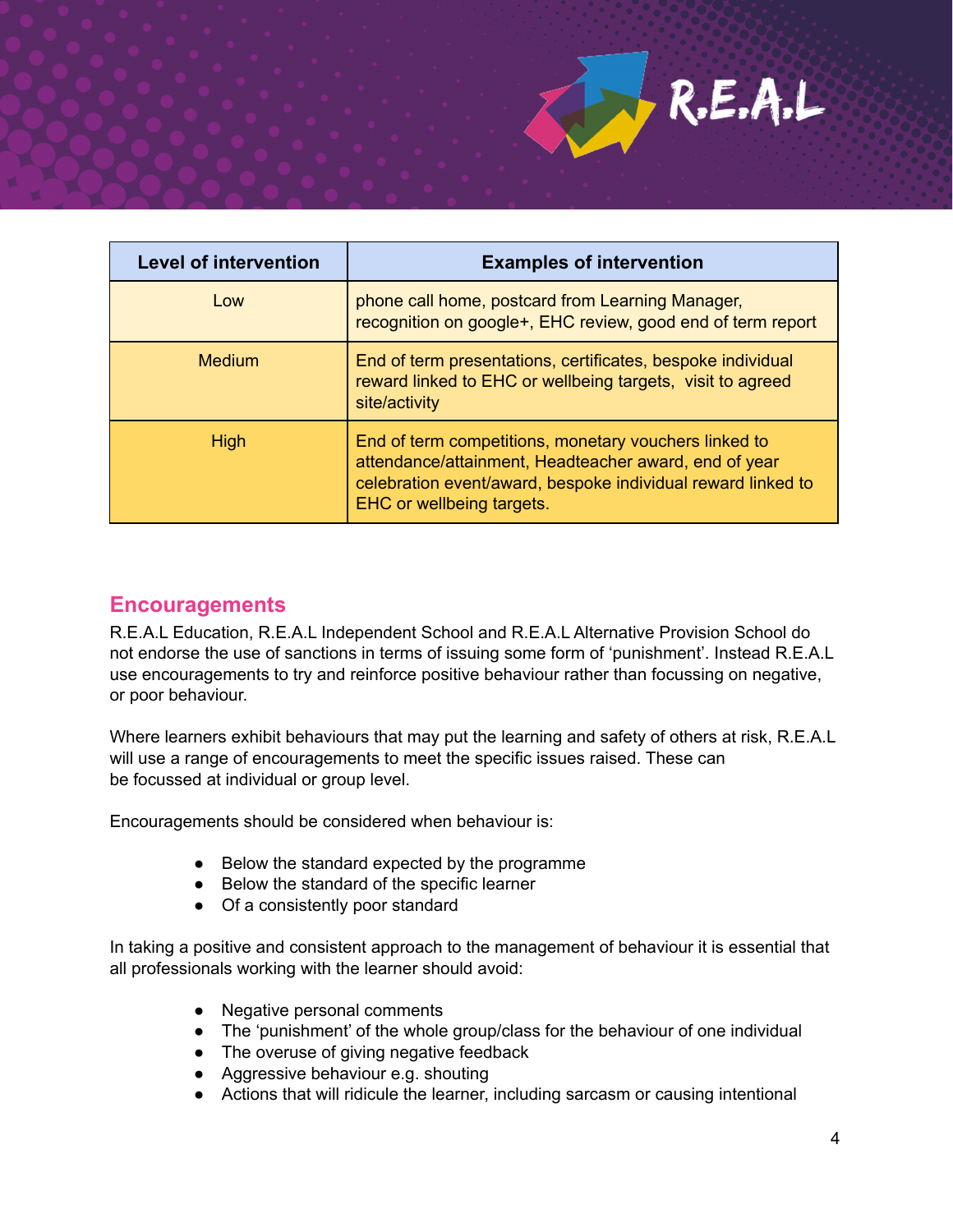

embarrassment

- Labelling the learner instead of confronting their action and behaviour
- Responding to the secondary behaviours that may come about through the mismanagement of the initial behaviour and therefore escalate the issue

The following day to day encouragements could be considered at an individual level by:

- 1. Making our disapproval clear by a look, by quietly talking to the learner, by sharing a general disapproval of the identified behaviour to the class
- 2. Removal from the situation to individually counsel

Encouragements are often linked to significant incidents involving individual learners, and each significant incident is linked to a low, medium or high response. R.E.A.L acknowledge that we are not able to issue a 'one size fits all' encouragement and all are required to be bespoke to specific needs.

| <b>Level of intervention</b> | <b>Examples of intervention</b>                                                                                                                                                                 |
|------------------------------|-------------------------------------------------------------------------------------------------------------------------------------------------------------------------------------------------|
| Low                          | Use of de-escalation techniques, changes to immediate<br>environment and/or activity, change of immediate teaching<br>staff, phone call to parents/carers                                       |
| <b>Medium</b>                | Use of physical guiding and escorting (to a change of<br>environment), change to permanent teaching staff, change of<br>teaching venue, permanent changes to a learner timetable,<br>home visit |
| <b>High</b>                  | Use of physical intervention, immediate curriculum planning<br>meeting, multi-agency responses/referrals for external<br>services, commissioner led decision making, home visit                 |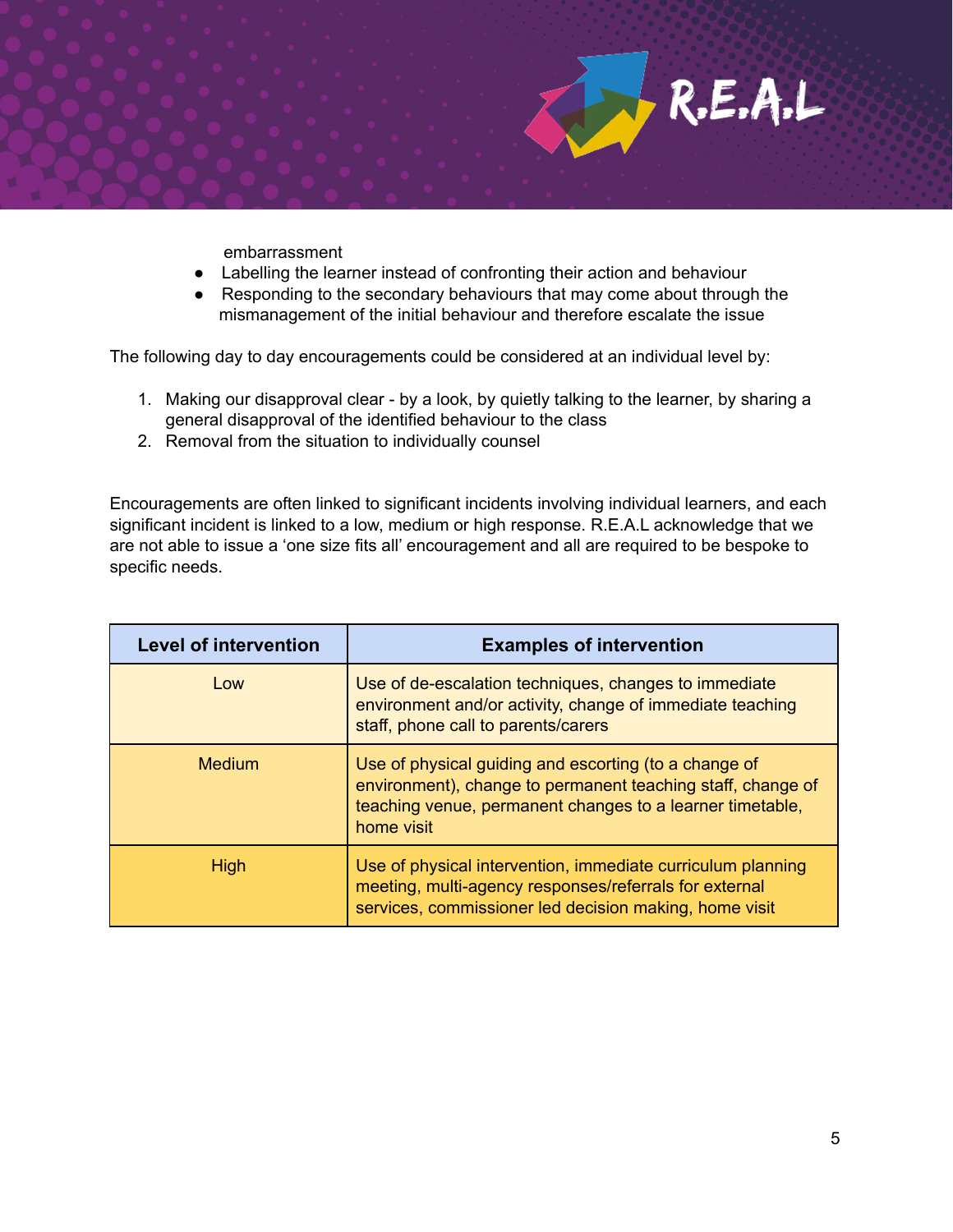# **Consequences**

# **"Too often we forget that discipline really means to teach, not punish. A disciple is a student, not a recipient of behavioural consequence" Dr. Dan J. Siegal**

R.E.A.L Education, R.E.A.L Independent School and R.E.A.L Alternative Provision School do not issue sanctions, however, consequences of behaviour following significant incidents may require agreed interventions. Again, these are often based on the low, medium, high response of the significant incident processes.

| <b>Level of intervention</b> | <b>Examples of intervention</b>                                                                                                                                                                                                                     |
|------------------------------|-----------------------------------------------------------------------------------------------------------------------------------------------------------------------------------------------------------------------------------------------------|
| Low                          | Review of the individual learner risk assessment, changes to<br>teaching staff and/or venues, in-house interventions such as<br>additional AIM based curriculum awards (e.g. online safety for<br>e-safety matters), use of counselling sessions    |
| <b>Medium</b>                | Review of the individual learner risk assessment, use of<br>external interventions/referrals (e.g. Early Help Unit for<br>substance misuse, or crime prevention), safeguarding<br>concerns forms shared with commissioners, increase staff<br>ratio |
| <b>High</b>                  | Review of the individual learner risk assessment, multi-agency<br>approaches to risk management, change of provision,<br>police/criminal justice system involvement                                                                                 |

# **Exclusions**

R.E.A.L Education, R.E.A.L Independent School and R.E.A.L Alternative Provision School do not exclude learners. Instead they look to make changes to the learner timetable to prevent issues arising again. Such changes may include a change of tutor, change of topic or session focus, change of location for the session and other such adaptations that ensure learner success.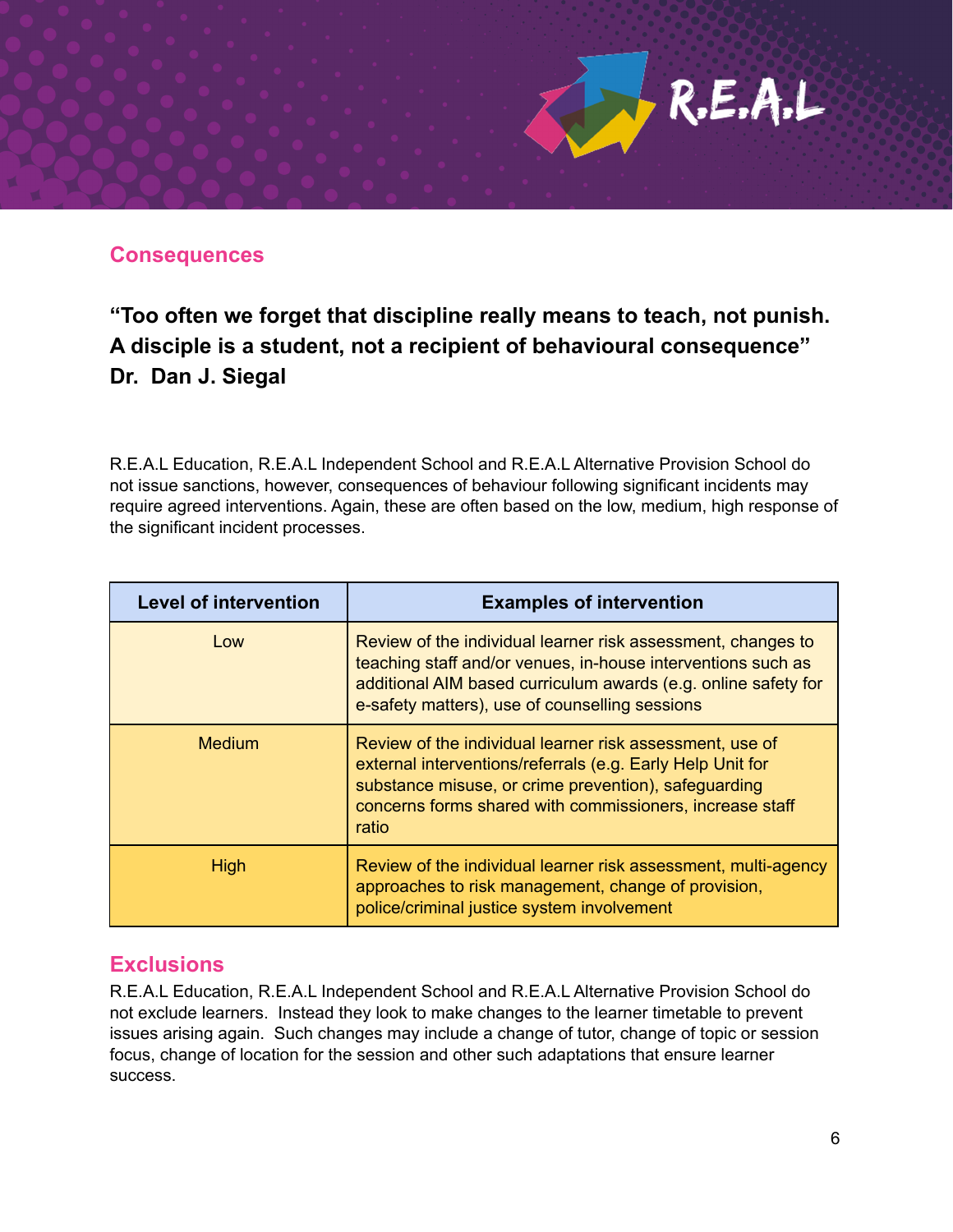In the unlikely event that these changes do not support learners to achieve, the Head Teacher will recommend an early EHCP review meeting with the parents and local authority. At this meeting the LA and parents will be informed that R.E.A.L can no longer meet the needs of the learner and will recommend that an alternative provision should be found. The learner will stay on roll for as long as it takes the local authority to find a suitable alternative.

# **Consistency**

To ensure a consistency of approach, R.E.A.L Education, R.E.A.L Independent School and R.E.A.L Alternative Provision School use the principles set out in Nottinghamshire County Council's approach, known as CRB\* (Coping with Risky Behaviours) All teaching staff have access to training and regular updates in the positive approaches to managing behaviours. However, our emphasis is on de-escalation techniques with the use of any restraint being used in the last resort and being reserved for those learners who pose a high risk to themselves and to others.

Teaching staff will only use reasonable force and physical intervention techniques when the risks involved in doing so are outweighed by the risks involved in NOT using restraint. R.E.A.L will always put the safety of the learner above any issues relating to potential damage to property e.g. if a learner is causing damage to a site, and a physical restraint would cause further distress, the wellbeing of the learner takes precedence. Damage and property can be replaced.

### **Staff Authorised to use CRB restraint techniques**

Under Section 93 of the Education and Inspection Act (2006) and subsequent guidance the Head teacher is empowered to authorise all members of his/her staff to use reasonable force.

The following R.E.A.L. Independent School, and R.E.A.L Alternative Provision School staff have been empowered to use reasonable force:

- 1. Teachers/tutors and any member of staff who has control or charge of a learner in a given lesson or circumstance have permanent authorisation
- 2. Other members of staff such as site staff and administrative teams also have the power to use reasonable force if a circumstance should arise in which immediate action should be taken

### **Deciding Whether to Use CRB restraint techniques**

Under English law, members of staff are empowered to use reasonable force to prevent a pupil from, or stop them continuing:

- a. Committing any offence
- b. Causing personal injury to, or damage to, the property of any person (including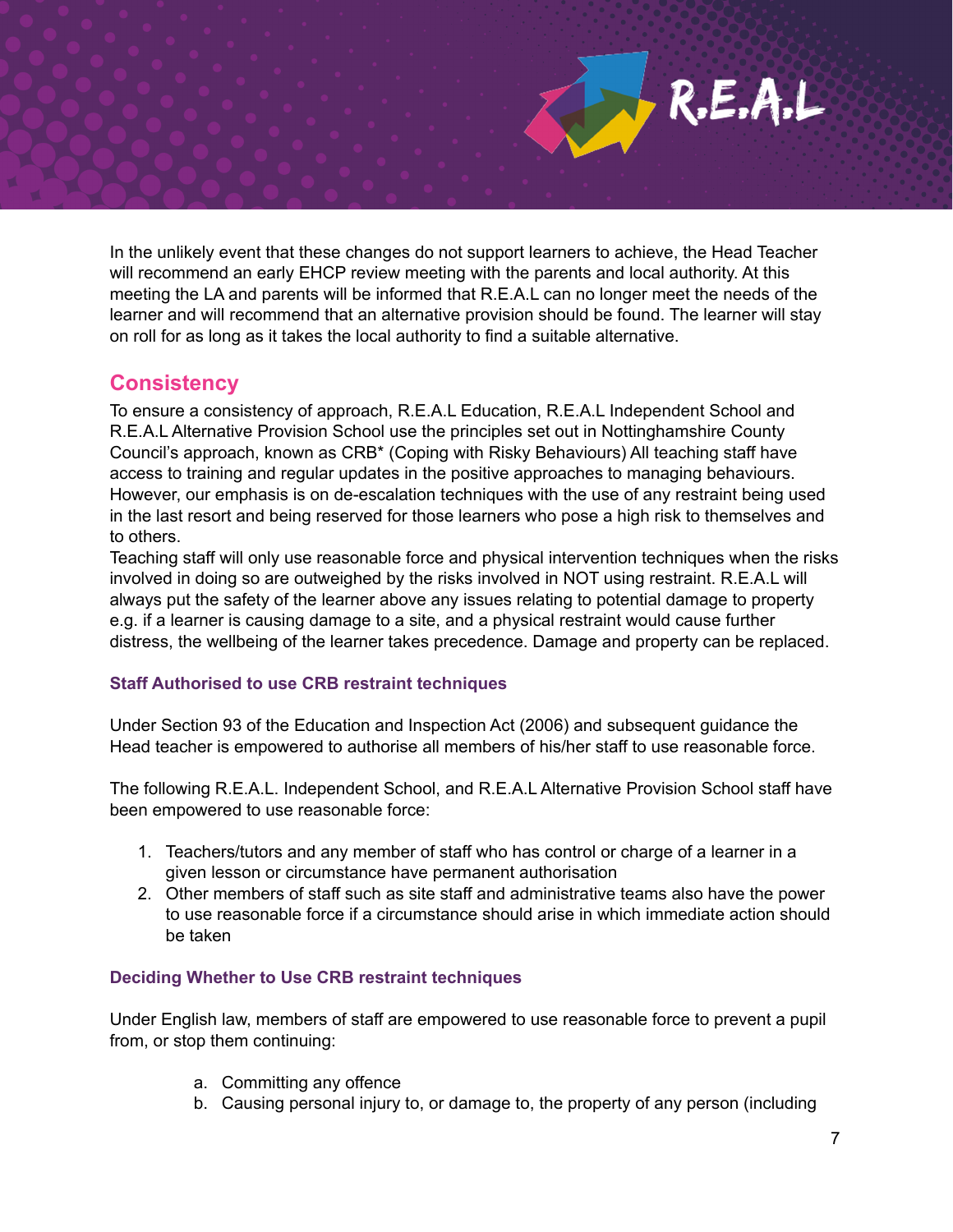

the person himself)

c. Prejudicing the maintenance of good order and discipline at the school, or among any students receiving education at the school, whether during a teaching session or otherwise

All members of staff will make decisions about when, how and why to use reasonable force. To help staff in making decisions about using reasonable force teaching staff can consult the R.E.A.L staff code of conduct, or use the following considerations :

- 1. Whether the consequences of NOT intervening would have seriously endangered the wellbeing of a person
- 2. Whether the consequences of NOT intervening would have caused serious and significant damage to property
- 3. Whether the chance of achieving the desired outcome in a non-physical way was low
- 4. The age, size, gender, developmental maturity of the persons involved

R.E.A.L consider any physical intervention outside of the criteria above to be deemed *unreasonable*, and any member of staff contravening these criteria would be made subject to an investigation and possible disciplinary procedures.

● CRB is the Nottinghamshire County Council approved approach to physical intervention

### **Significant Incident Reporting**

All significant incidents are reported through an automated system, the significant incident reporting form (SIRF) which requires a clear low, medium or high response from the allocated Learning Manager. This links with the decisions surrounding whether a low, medium or high intervention will be used as a consequence and is monitored through the agreed automated systems and risk rated matrix.Follow up from these incidents is actioned by the learning manager, in line with the low, medium and high rating and recorded.Any safeguarding links as a result of a SIRF are highlighted and actioned in the usual way.

Responsibility for the application of this policy is with all teaching staff and is supported through the R.E.A.L staff code of conduct. Monitoring of applications of the policy across the organisation is the responsibility of the Head Teachers within the R.E.A.L Independent School and R.E.A.L Alternative Provision School, who will report regularly to the Senior Management Team through team meetings and personal supervisions.

This policy is also supported through the safeguarding policy, procedure and practice and the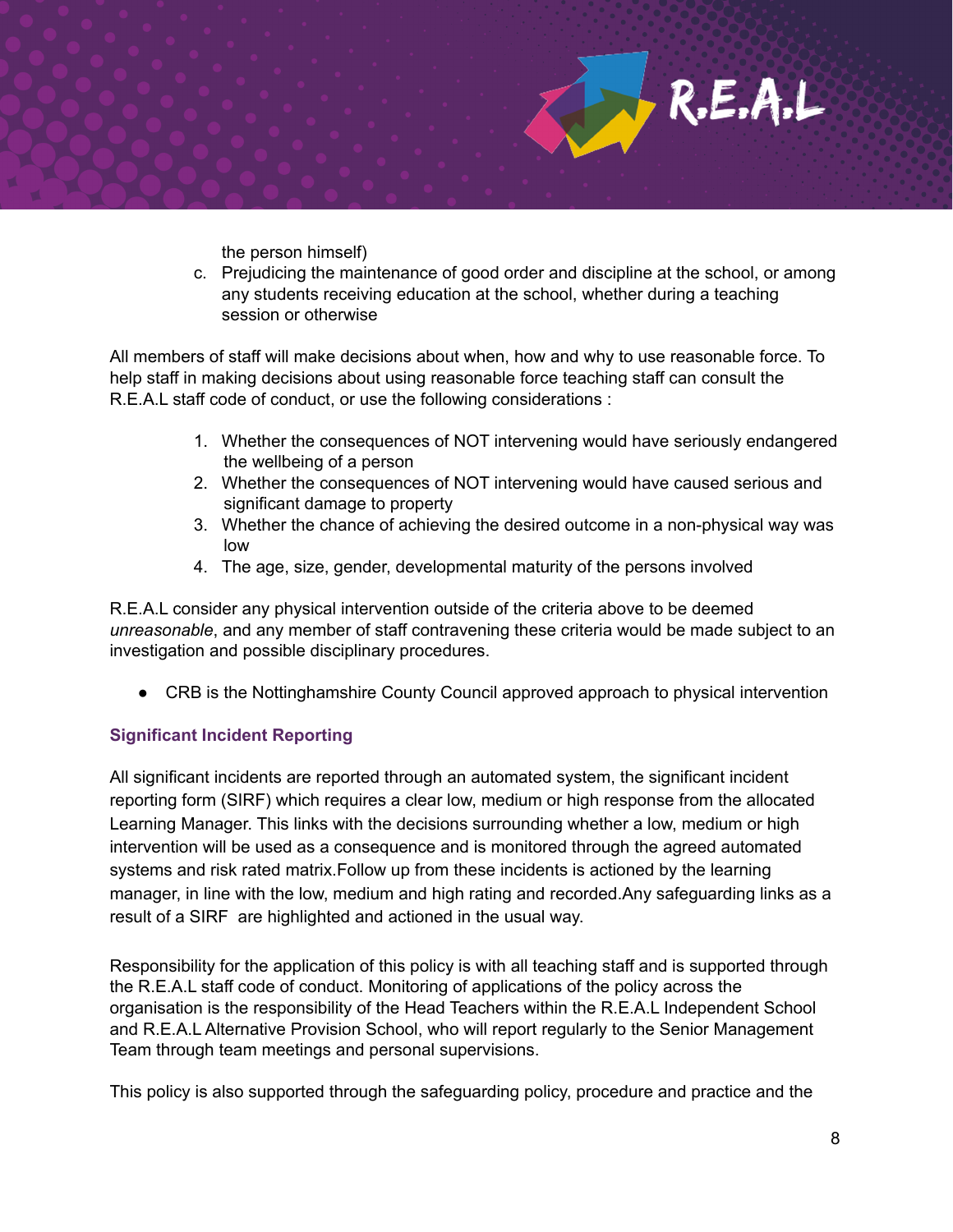$R.E.A.L$ 

application of the R.E.A.L complaints policy.

# **Bullying**

R.E.A.L Education, R.E.A.L Independent School and R.E.A.L Alternative Provision School defines bullying as a wilful, conscious desire to hurt, threaten or frighten someone.

R.E.A.L adopt a preventative approach towards bullying and recognise the need to act as a vigilant and coordinated organisation to stop bullying occurring. We communicate a strong anti-bullying message to children and parents through the school ethos.

We provide children with strategies to address the issue of bullying and seek help from adults if necessary to prevent it. We will follow-up every incident of bullying through our SIRF processes and will include relevant parents/carers, caseworkers and agencies in our discussions based on low, medium or high intervention responses.

#### **R.E.A.L. will seek to:**

- $\circ$  Involve parents to ensure that they are clear that the school does not tolerate bullying and make them aware of procedures to follow if their child is being bullied
- Involve pupils to ensure that the school's approach to bullying is set out and also make them aware of procedures to follow in the event of bullying
- $\circ$  Regularly evaluate policies in line with technological advances, for example 'social networking, internet and email policy'
- Be consistent in implementing consequences around bullying
- $\circ$  Openly discuss potentially contentious issues such as race, religion, disability, sexuality in order to intervene before any bullying occurs
- Make it easy for pupils to report bullying so that they are assured that they will be listened to and incidents acted on
- Celebrate the success of pupils in order to create a positive school ethos regarding the issues of bullying
- $\circ$  R.E.A.L. will seek to use restorative practices to resolve peer on peer bullying. These practices will include consideration of the following points: